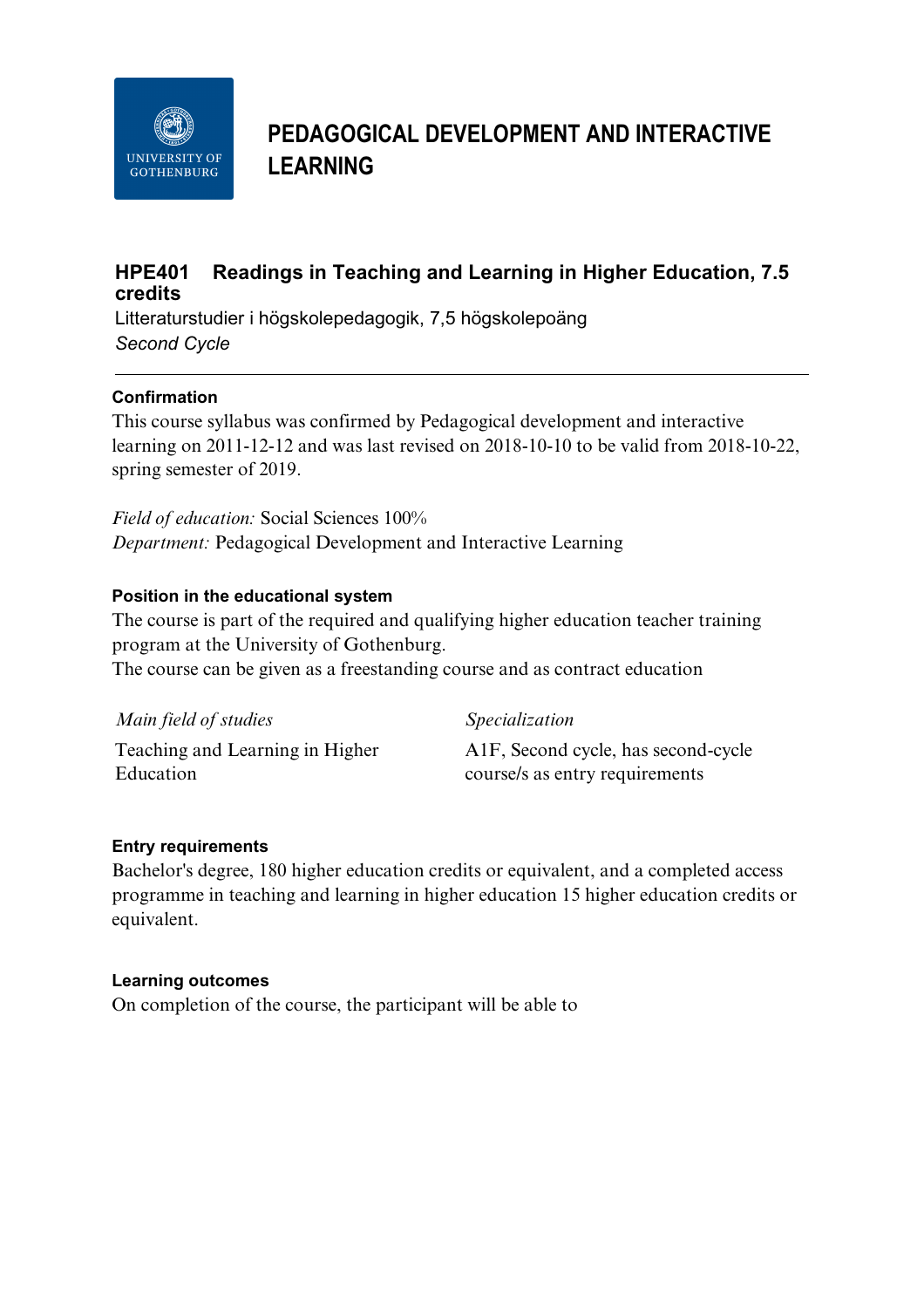#### *Knowledge and understanding*

- Formulate central questions relevant for scientific studies of teaching and learning in higher education, within an individually selected topic
- Discuss and critically assess research and development work in the field of teaching and learning in higher education

### *Competence and skills*

- Make use of sources of relevance, e.g. handbooks, research reviews, scientific journals etc to conduct the readings of literature in the chosen area of study
- Search for and critically manage references with the support of search engines as Google Scholar, Academic Search Elite, ERIC, Web of science and the like, in order to identify relevant literature
- Clarify and argue for aim, selection, materials, and analysis in a literature study within teaching and learning in higher education

#### *Judgement and approach*

- Based on a scientific approach, reflect upon and judge knowledge contributions in research on teaching and learning in higher education
- Draw conclusions about educational practices in higher education based on research literature

#### **Course content**

The course offers in-depth knowledge in questions of teaching and learning in higher education grounded in scientific literature in the area. Scientific reviews and texts are produced, discussed and processed. Based on this, relevant questions are selected for the own in-depth study, which can entail IT-supported information searches, analyses, selection of sources, arenas for publication, motivations for aims and approaches. Questions may represent a wide range of issues. They can involve conditions, processes or effects, and relate to individual, organizational or societal aspects of higher education. The course content will to a high degree be defined by the selected in-depth questions in teaching and learning in higher education. Common theme in the course is scholarship of teaching.

#### **Form of teaching**

*Language of instruction:* Swedish